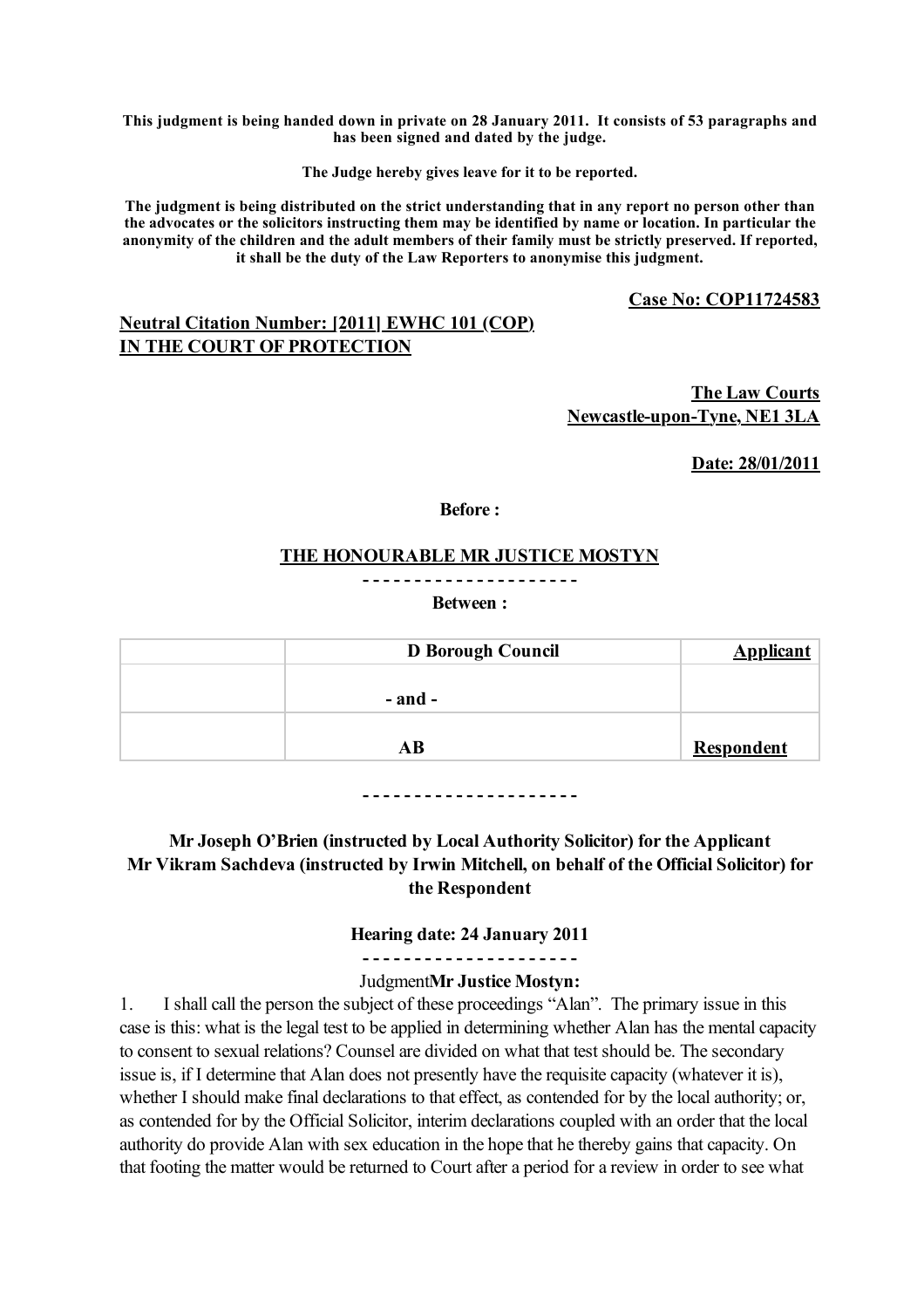progress the education is making, with a view to making final declarations at that point.

2. Alan has been represented by the Official Solicitor, instructing Mr Vikram Sachdeva. The local authority has been represented by Mr Joseph O'Brien. Both are counsel of high experience in this field. I heard oral evidence from a distinguished psychiatrist Dr Ian Hall. His evidence was clear and forceful. Both counsel made compelling, economical and clear submissions. The issue is highly complex - legally, intellectually and morally. The excellence of the representation and the quality of the evidence has not made my task any easier.

3. The story is easily told. Alan is 41. He has a "moderate" learning disability. His IQ is assessed at 48. In terms of classification an IQ in the range 50-70 is a "mild" learning disability. 35  $-50$  is "moderate".  $20 - 35$  is "severe". Under 20 is "profound". The percentage of the population that is IQ 50 or fewer is under  $\frac{1}{2}$ %. That said, it is a sizeable number.

4. Alan is seriously challenged in all aspects of his mental functionality.

5. Prior to the commencement of the proceedings in July 2009 Alan had shared a home with a man whom I shall call "Kieron" in accommodation provided by the local authority. Alan received a care package that included constant supervision within placement and in the community. Alan was sociable and presented as an able man. He had, and has, a vigorous sex drive. This has led to sexual relations with persons of both genders, although it is not suggested that Alan has ever had heterosexual coitus.

6. At some point Alan was reported to have developed a sexual relationship with Kieron which involved penetrative anal sex. In his oral evidence Dr Hall explained that to his understanding Alan's sexual activity involved kissing, mutual masturbation; oral sex (both active and passive); and anal sex (again, both active and passive).

7. In addition to the relationship between Alan and Kieron, two events involving Alan in 2008 prompted the local authority to make this application.

i) On 12 September 2008 a young boy in a dentist's waiting area observed a man touching his groin, licking his lips and was then asked by the man for his name. The dentist's diary showed that Alan was due for an appointment at that time.

ii) On 10 September 2008 two girls aged 9 and 10 stated that when travelling on a bus a man had commented upon their physical appearance, touched their upper legs and then attempted to look up their skirts. The police were notified. On 4 October 2008 these two girls were travelling on the bus once again, as was Alan. The girls notified the bus driver who also notified the police. Alan was then taken to the police station and questioned. However, the police decided that no further action should be taken against him.

8. On 10 June 2009 these proceedings were commenced. They sought a declaration that Alan lacked capacity to consent to sexual relations and an order authorising a restriction of contact between Alan and Kieron (and between Alan and another person) so as to prevent further sexual relations taking place. On 1 July 2009 District Judge Mainwaring Taylor made interim declarations and orders to this effect. Since then Alan has been subjected to close supervision to prevent any further sexual activity on his part, other than private masturbation, which he is allowed to perform in the bathroom or in his bedroom.

9. Alan now has his own accommodation, where he is closely supervised. His relationship with Kieron has ended. The evidence of the local authority is that he has thrived in his new placement and has not expressed any wish to resume sexual activity. On the other hand, he has asked a representative of the Official Solicitor to ask me, the judge, to allow him to have sex again. When asked how he would feel if the judge would allow him to do "these things" once again, he said "it would make me feel happy". He said, as regards the persons under discussion, "say I want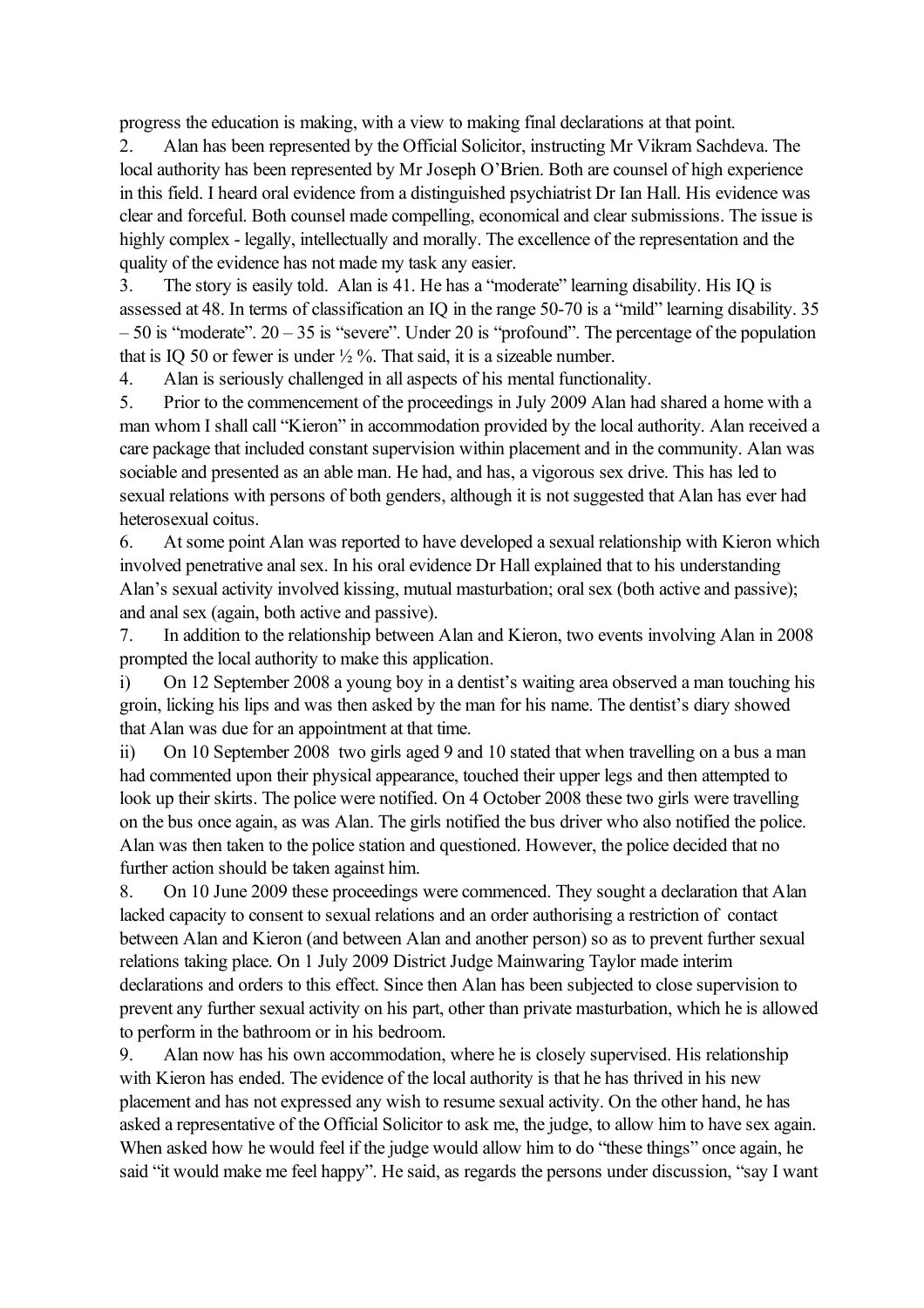to kiss them again".

10. It has taken a long time for the case to come on for final hearing. A previous fixture was lost for want of court time. It has also been necessary to obtain very full reports from Dr Hall, who was jointly instructed, and to explore his findings with him.

11. Dr Hall describes sex as one of the most basic human functions. In its origin it is coeval with the search for sustenance. Without these two functions human (or any) life would not exist. Thus the Court must tread especially carefully where an organ of the state proposes that a citizen's ability to perform, in a non-abusive way, the sex function should be abrogated or curtailed. It involves very profound aspects of civil liberties and personal autonomy.

12. The modern law concerning this sensitive subject is explained in a trio of cases decided by Munby J (as he then was) namely:

i) *Re E (an Alleged Patient); Sheffield City Council v E and S* [2004] EWHC 2808 (Fam), [2005] Fam 326, [2005] 1 FLR 965,

ii) *X City Council v MB, NB and MAB (by his Litigation Friend the Official Solicitor)* [2006] EWHC 168 (Fam), [2006] 2 FLR 968.

iii) *Local Authority X v MM and KM* [2007] EWHC 2003 (Fam), [2009] 1 FLR 443.

Each of these cases was, however, decided before the coming into force of the Mental Capacity Act 2005 ("MCA") on 1 October 2007. Moreover, the test propounded by Munby J was forcefully doubted in some obiter comments by Baroness Hale of Richmond in the House of Lords' decision of *R v Cooper* [2009] UKHL 42 [2009] 1 WLR 1786. It is now said that the law is in a state of confusion. Recently in *D County Council v LS* [2010] EWHC 1544 (Fam) Roderic Wood J attempted a reconciliation of the competing views.

13. *Re E (an Alleged Patient); Sheffield City Council v E and S* was not a case about capacity to consent to sexual relations. It was a case about capacity to marry. As such, it decided nothing new but was a typically erudite compendium of legal authority that stretched back to ancient times. The cases that are generally held definitively to state the law concerning capacity to marry are *Durham v Durham (1885) 10 PD 80*, per Sir James Hannen P, and *Re Park's Estate, Park v Park [1954] P 112, CA.* In the former case the President stated:

> I may say this much in the outset, that it appears to me that the contract of marriage is a very simple one, which does not require a high degree of intelligence to comprehend. It is an engagement between a man and woman to live together, and love one another as husband and wife, to the exclusion of all others. This is expanded in the promises of the marriage ceremony by words having reference to the natural relations which spring from that engagement, such as protection on the part of the man, and submission on the part of the woman.

Although reams have been written on the subject this simple proposition has never been doubted, but, rather, has been reaffirmed time and again. To enter into a marriage the bar of intelligence and understanding is set low.

14. The reason that this test for this particular contract is relevant is that it was used by analogy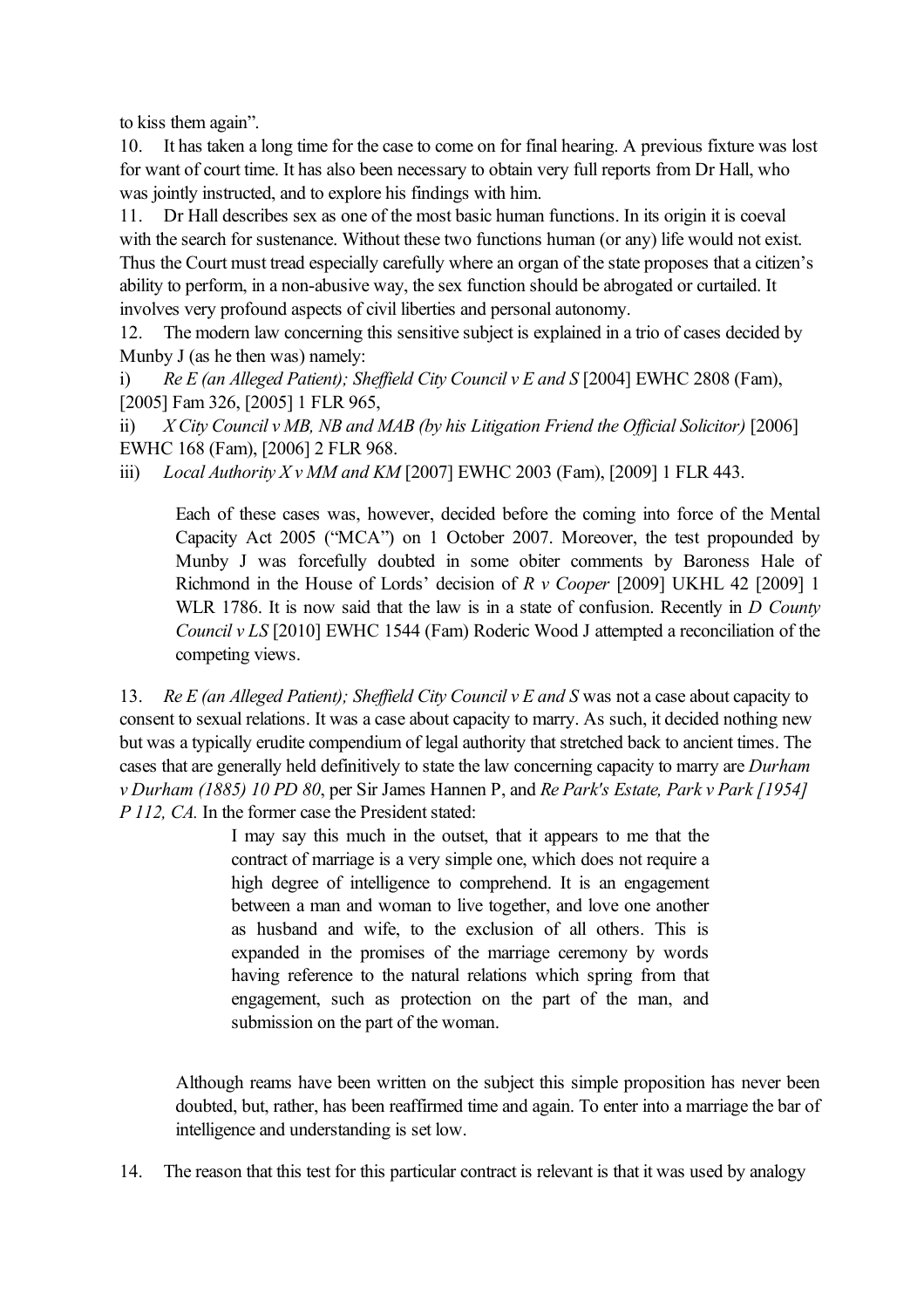by Munby J in the latter two cases of his trio, which were concerned with the very question I have before me, namely the level of mental capacity required to consent to sexual relations. The reason for this is that a sexual component or dimension is, generally speaking, an intrinsic part of marriage. Thus sexual fidelity is part of the marriage agreement, so that adultery is and always has been a ground for divorce in almost every society in almost every era. Equally, in English law incapacity, and wilful refusal, to consummate are grounds for annulling a marriage. They do not make a marriage void ab initio; rather they render a marriage voidable. True, as Munby J reminded us in *X City Council v MB, NB and MAB (by his Litigation Friend the Official Solicitor)* at para 62, the law has always recognised that a man may take a woman as his wife *tanquam soror vel tanquam frater*. But such a marriage would, for as long as it remained unconsummated, be potentially voidable. Therefore, I wholly agree with Munby J that while a sexual relationship is not a vital ingredient of marriage it is, generally speaking, implicit in the marriage agreement. 15. Thus, it can be seen that the test of capacity to marry must be very closely related to the test of capacity to consent to sexual relations. And it would be a very strange thing if the latter were set higher than the former, for it would be an absurd state of affairs if a person had just sufficient intelligence to consent to marriage but insufficient capacity to consent to its (generally speaking) intrinsic component of consummation.

16. A long standing feature of the test of capacity to marry is that it is status-specific and not spouse-specific. A person either has the capacity to marry generally, or not. A woman cannot have the capacity to marry John but not Jim. See *Re E (an Alleged Patient); Sheffield City Council v E and S* at para 85. The law of nullity allows for the position where a person's consent has been forced or tricked by the other party by the availability of the grounds of duress, mistake and fraud; but the existence of these grounds does not in any way affect or inform the level of capacity needed to marry.

17. Another test closely related to the matter in hand is the capacity of a girl to consent to contraception. Whilst contraception has been described as a form of medical treatment it is of course principally to do with sex and the ability to have it without getting pregnant. In *Gillick v West Norfolk and Wisbech Area Health Authority* [1986] 1 FLR 224, HL both Lord Fraser of Tullybelton and Lord Scarman held that a girl under 16 could validly consent to contraception by reference to the following test at p235:

> On this part of the case accordingly I conclude that there is no statutory provision which compels me to hold that a girl under the age of 16 lacks the legal capacity to consent to contraceptive advice, examination and treatment provided that she has sufficient understanding and intelligence to know what they involve.

18. At p239 Lord Fraser explained that a doctor could prescribe contraception to a girl under 16 without her parent's knowledge or consent provided he is satisfied on the following matters:

> (1) that the girl (although under 16 years of age) will understand his advice;

> (2) that he cannot persuade her to inform her parents or to allow him to inform the parents that she is seeking contraceptive advice;

> (3) that she is very likely to begin or to continue having sexual inter-course with or without contraceptive treatment;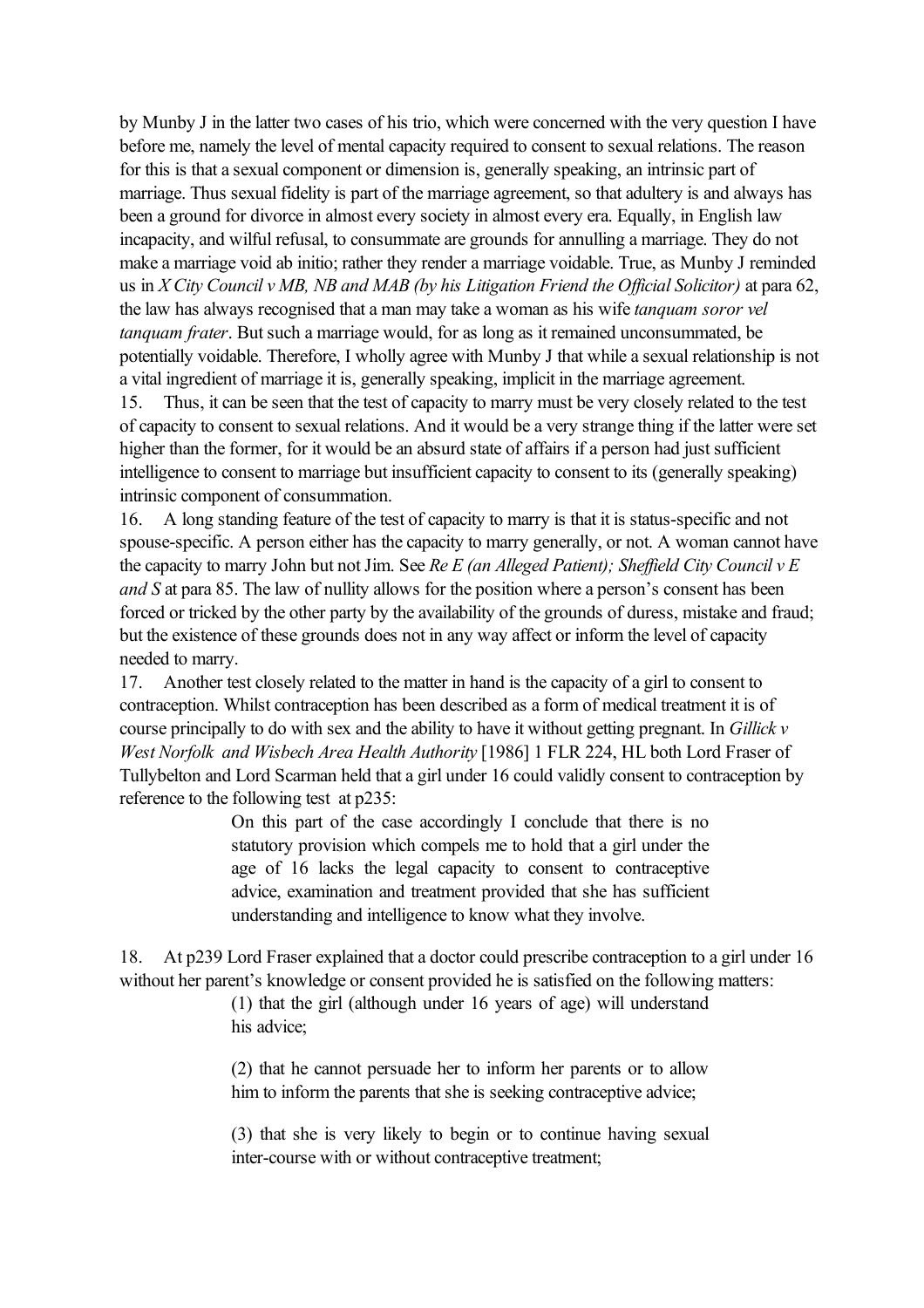(4) that unless she receives contraceptive advice or treatment her physical or mental health or both are likely to suffer;

(5) that her best interest require him to give her contraceptive advice, treatment or both without the parental consent.

It is noteworthy that the doctor does not need to know the identity of the person with whom the girl proposes to have sex, let alone his characteristics. The terms of this decision show clearly that the capacity in question is act and not person specific.

19. Given the status or act specific nature of the requisite capacity for marriage, or contraception, it is hardly surprising that Munby J should have decided that the same applied to capacity to consent to sex. In *X City Council v MB, NB and MAB* he stated:

> [85] I should add just one observation. Questions of capacity are always 'issue specific': *Sheffield City Council v E*. The question of whether someone has capacity to marry is not the same as the question whether that person has capacity to consent to sexual relations. The two questions have to be considered separately. That said, since a sexual relationship is, generally speaking, implicit in any marriage, it must follow that, generally speaking, someone who lacks the capacity to consent to sexual relations will for that very reason necessarily lack the capacity to marry. The converse, of course, is not necessarily true. Someone may have the capacity to consent to sexual relations whilst lacking the capacity to marry.

And in *Local Authority X v MM and KM* he stated:

[86] When considering capacity to marry, the question is whether X has capacity to marry, not whether she has capacity to marry Y rather than Z. The question of capacity to marry has never been considered by reference to a person's ability to understand or evaluate the characteristics of some particular spouse or intended spouse: *Re E (an Alleged Patient); Sheffield City Council v E and S* [2004] EWHC 2808 (Fam), [2005] Fam 326, [2005] 1 FLR 965, at paras [83]–[85]. In my judgment, the same goes, and for much the same reasons, in relation to capacity to consent to sexual relations. The question is issue specific, both in the general sense and, as I have already pointed out, in the sense that capacity has to be assessed in relation to the particular kind of sexual activity in question. But capacity to consent to sexual relations is, in my judgment, a question directed to the nature of the activity rather than to the identity of the sexual partner.

[87] A woman either has capacity, for example, to consent to 'normal' penetrative vaginal intercourse, or she does not. It is difficult to see how it can sensibly be said that she has capacity to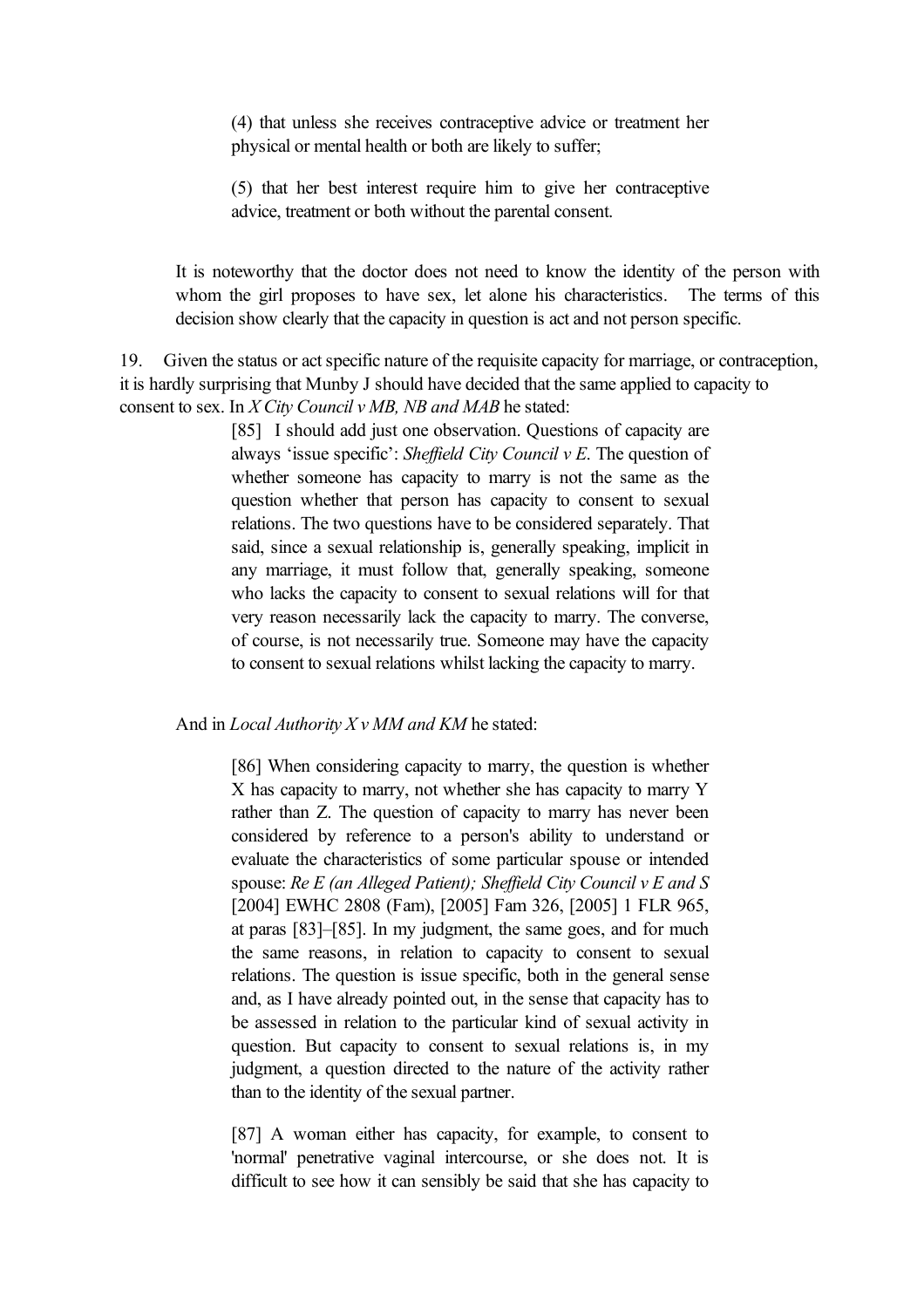consent to a particular sexual act with Y whilst at the same time lacking capacity to consent to precisely the same sexual act with Z. So capacity to consent to sexual intercourse depends upon a person having sufficient knowledge and understanding of the nature and  $character - the sexual nature and character - of the act of sexual$ intercourse, and of the reasonably foreseeable consequences of sexual intercourse, to have the capacity to choose whether or not to engage in it, the capacity to decide whether to give or withhold consent to sexual intercourse: see *X City Council v MB, NB and MAB (by his Litigation Friend the Official Solicitor)* [2006] EWHC 168 (Fam), [2006] 2 FLR 968, at para [84]. It does not depend upon an understanding of the consequences of sexual intercourse with a particular person. Put shortly, capacity to consent to sexual relations is issue specific; it is not person (partner) specific.

20. So the first thing that Munby J decided was that the capacity (at whatever level it was) was act rather than partner specific. Given the analogies of marriage and contraception this was, as I have said, unsurprising.

21. As to the level of capacity required, in *X City Council v MB, NB and MAB* Munby J said this:

> [74] In my judgment, this decision of the Supreme Court of Victoria stands as an essentially correct summary and statement of the common law rule. The question is whether the woman (or man) lacks the capacity to understand the nature and character of the act. Crucially, the question is whether she (or he) lacks the capacity to understand the sexual nature of the act. Her knowledge and understanding need not be complete or sophisticated. It is enough that she has sufficient rudimentary knowledge of what the act comprises and of its sexual character to enable her to decide whether to give or withhold consent.

…

[84]. … Therefore for present purposes the question comes to this. Does the person have sufficient knowledge and understanding of the nature and character – the *sexual* nature and character – of the act of sexual intercourse, and of the reasonably foreseeable consequences of sexual intercourse, to have the capacity to choose whether or not to engage in it, the capacity to decide whether to give or withhold consent to sexual intercourse (and, where relevant, to communicate their choice to their spouse)?

…

[86] As we have seen, amongst the questions on which Dr Land was asked to advise in this case was whether MAB has the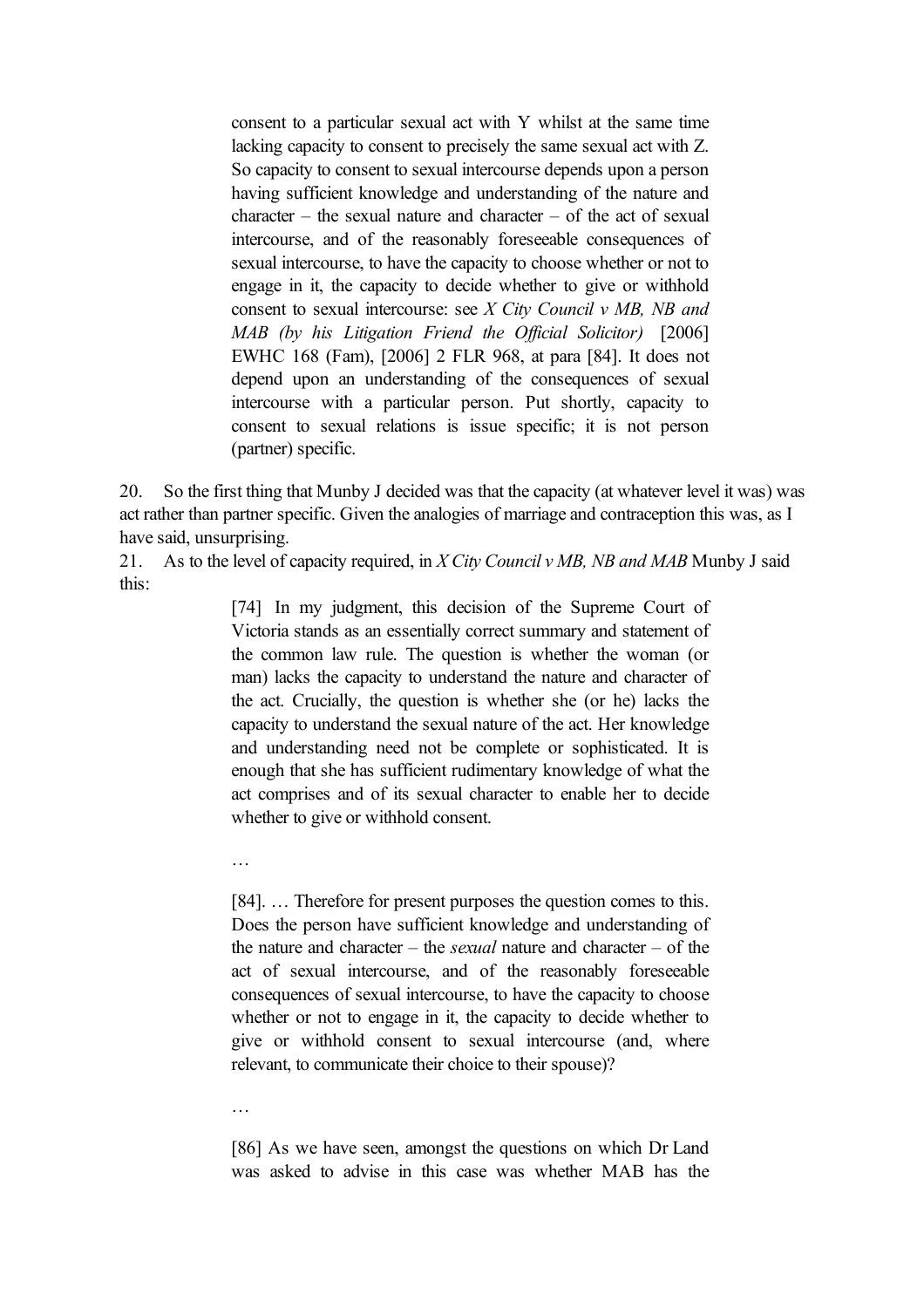capacity to consent to sexual relations. In responding to that question Dr Land treated the model set out in *Re MB (Medical Treatment)* [1997] 2 FLR 426 as providing what he called 'an appropriate framework'. I do not in any way criticise him for doing so, because his letter of instructions contained no guidance for him on the point. Applying the approach in *Re MB*, Dr Land asked himself what information might be relevant to making a decision about embarking on sexual activity. His answer was:

'Such information might include basic knowledge about the risks of pregnancy, sexually transmitted diseases; some understanding of what is involved in sexual activity; and an understanding of the nature of the relationship they have with the other party.'

Applying that approach, Dr Land's conclusion, as we have seen, was that MAB lacks the capacity to consent to sexual relations, not having, in his view, even a rudimentary understanding of the practical issues of human reproduction.

…

[91] … I have absolutely no quarrel with the substance of the approach which Dr Land adopted. The matters which he considered in the passage from his report which I have quoted in para 86 above are precisely the kind of matters which I would expect to be considered in this context."

22. At the end, this test is really very simple, and is set at a relatively low level: "does she have sufficient rudimentary knowledge of what the act comprises and of its sexual character to enable her to decide whether to give or withhold consent?" The simplicity and low level of this test is set consistently with the equivalently low test for capacity to marry.

23. In this case Dr Hall sought to supply more specificity to the simple test propounded by Munby J. He proposed the following criteria by way of particularisation:

> For capacity to consent to sex to be present the following factors must be understood:

1. The mechanics of the act

2. That only adults over the age of 16 should do it (and therefore participants need to be able to distinguish accurately between adults and children)

3. That both (or all) parties to the act need to consent to it

4. That there are health risks involved, particularly the acquisition of sexually transmitted and sexually transmissible infections

5. That sex between a man and a woman may result in the woman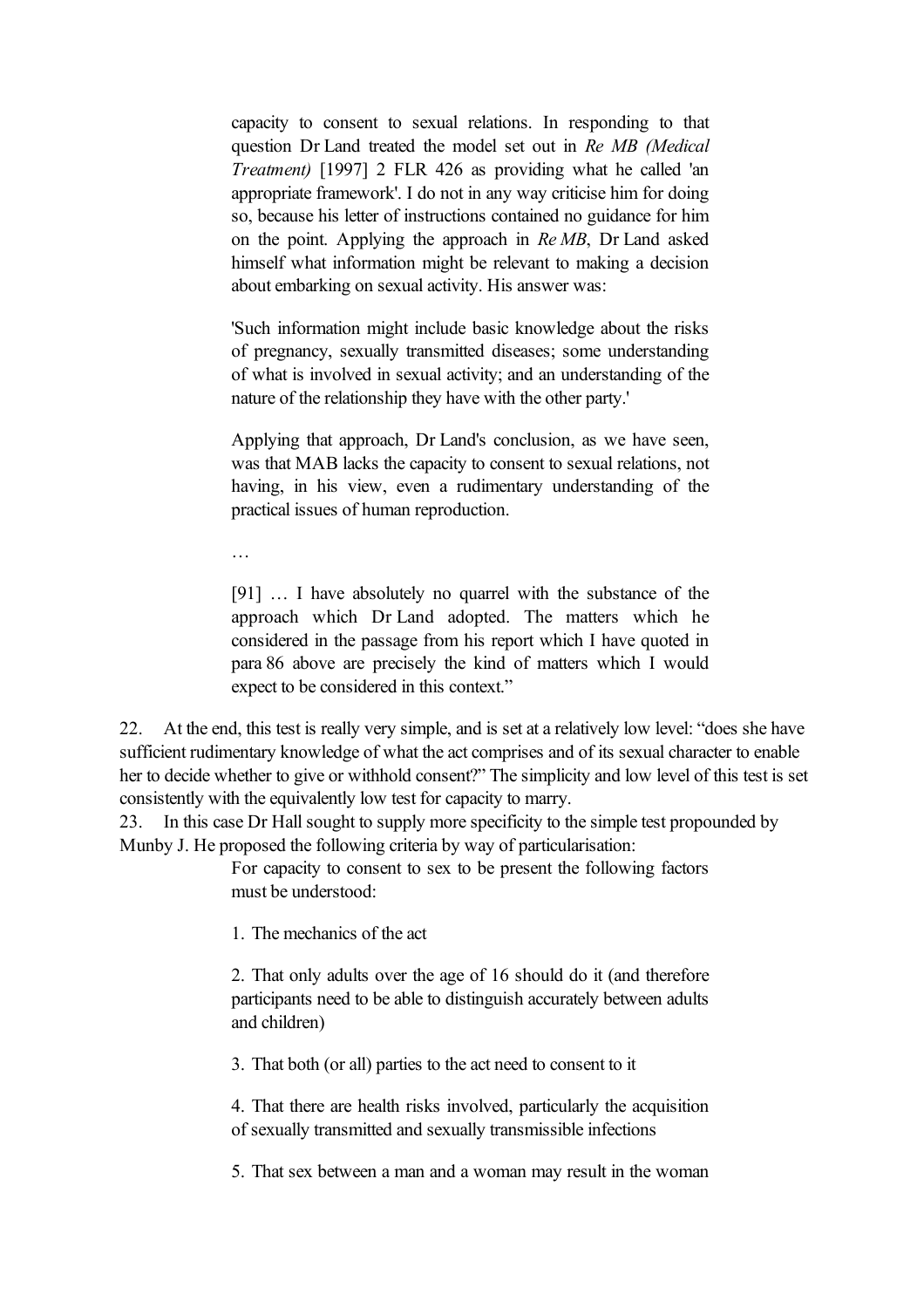becoming pregnant

6. That sex is part of having relationships with people and may have emotional consequences

24. I will decide later whether these specifics or particulars do in fact represent the current legal test.

25. Since Munby J propounded his test there have been two developments. First, on 1 October 2007 the Mental Capacity Act 2005 came into force. Second, on 30 July 2009 the House of Lords gave its opinions in the case of *R v Cooper*. It is said that both of these developments must modify, or at least question, the test propounded by Munby J, specifically as to whether the capacity in question is act rather than partner specific. It is not being suggested that either development affects the simple test as to the necessary level of capacity. However, there is disagreement between counsel as to whether Dr Hall's specific and particularised criteria accurately reflect that simple test.

26. By s1 MCA it is provided:

## **The principlesE+W**

(1) The following principles apply for the purposes of this Act.

(2) A person must be assumed to have capacity unless it is established that he lacks capacity.

(3) A person is not to be treated as unable to make a decision unless all practicable steps to help him to do so have been taken without success.

(4) A person is not to be treated as unable to make a decision merely because he makes an unwise decision.

(5) An act done, or decision made, under this Act for or on behalf of a person who lacks capacity must be done, or made, in his best interests.

(6) Before the act is done, or the decision is made, regard must be had to whether the purpose for which it is needed can be as effectively achieved in a way that is less restrictive of the person's rights and freedom of action.

By s 2 it is provided:

# **People who lack capacityE+W**

(1) For the purposes of this Act, a person lacks capacity in relation to a matter if at the material time he is unable to make a decision for himself in relation to the matter because of an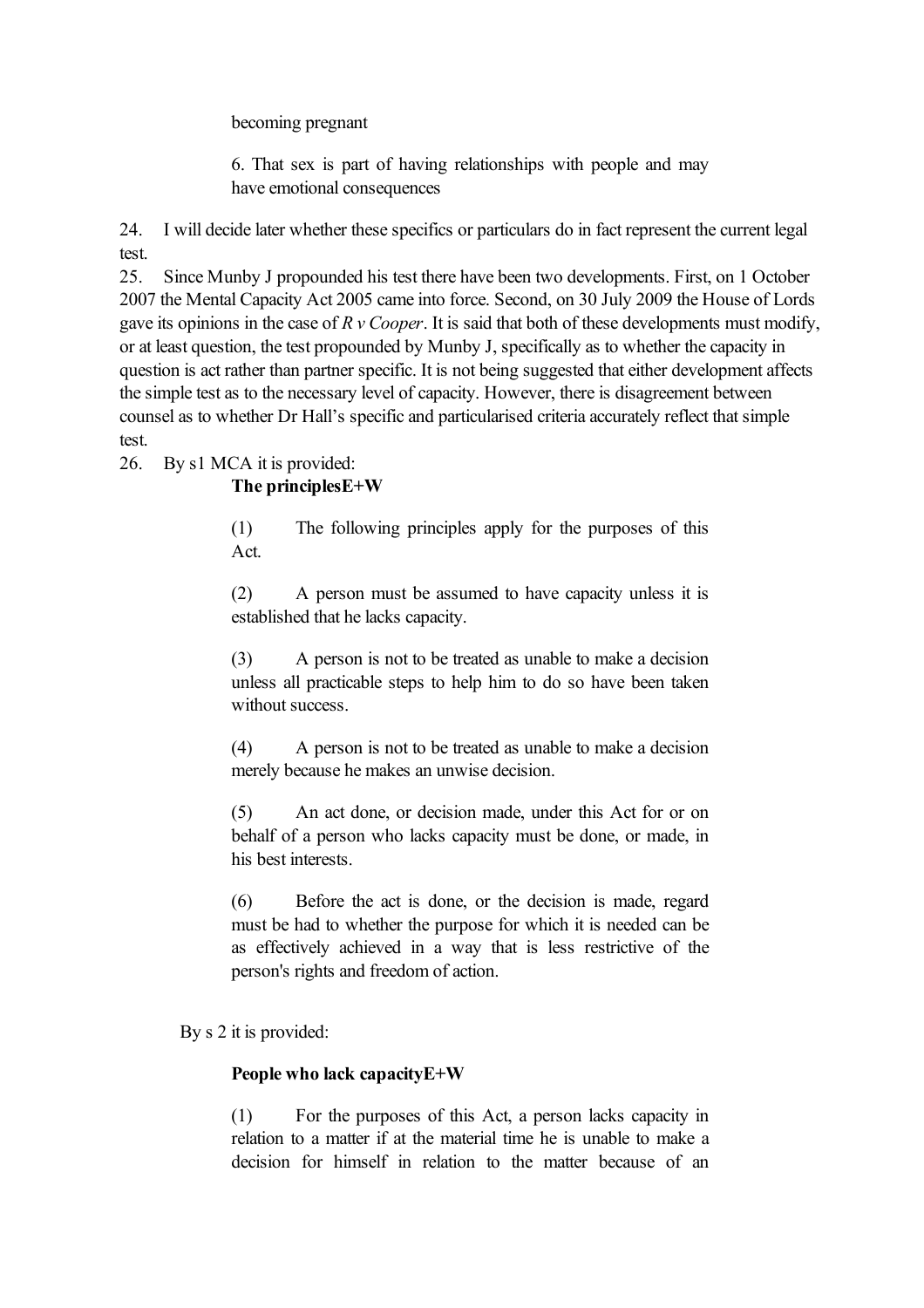impairment of, or a disturbance in the functioning of, the mind or brain.

(2) It does not matter whether the impairment or disturbance is permanent or temporary.

(3) A lack of capacity cannot be established merely by reference to—

(a)a person's age or appearance, or

(b) a condition of his, or an aspect of his behaviour, which might lead others to make unjustified assumptions about his capacity.

(4) In proceedings under this Act or any other enactment, any question whether a person lacks capacity within the meaning of this Act must be decided on the balance of probabilities.

…

By s3 it is provided:

### **Inability to make decisionsE+W**

(1) For the purposes of section 2, a person is unable to make a decision for himself if he is unable—

(a)to understand the information relevant to the decision,

(b) to retain that information,

(c)to use or weigh that information as part of the process of making the decision, or

(d) to communicate his decision (whether by talking, using sign language or any other means).

(2) A person is not to be regarded as unable to understand the information relevant to a decision if he is able to understand an explanation of it given to him in a way that is appropriate to his circumstances (using simple language, visual aids or any other means).

(3) The fact that a person is able to retain the information relevant to a decision for a short period only does not prevent him from being regarded as able to make the decision.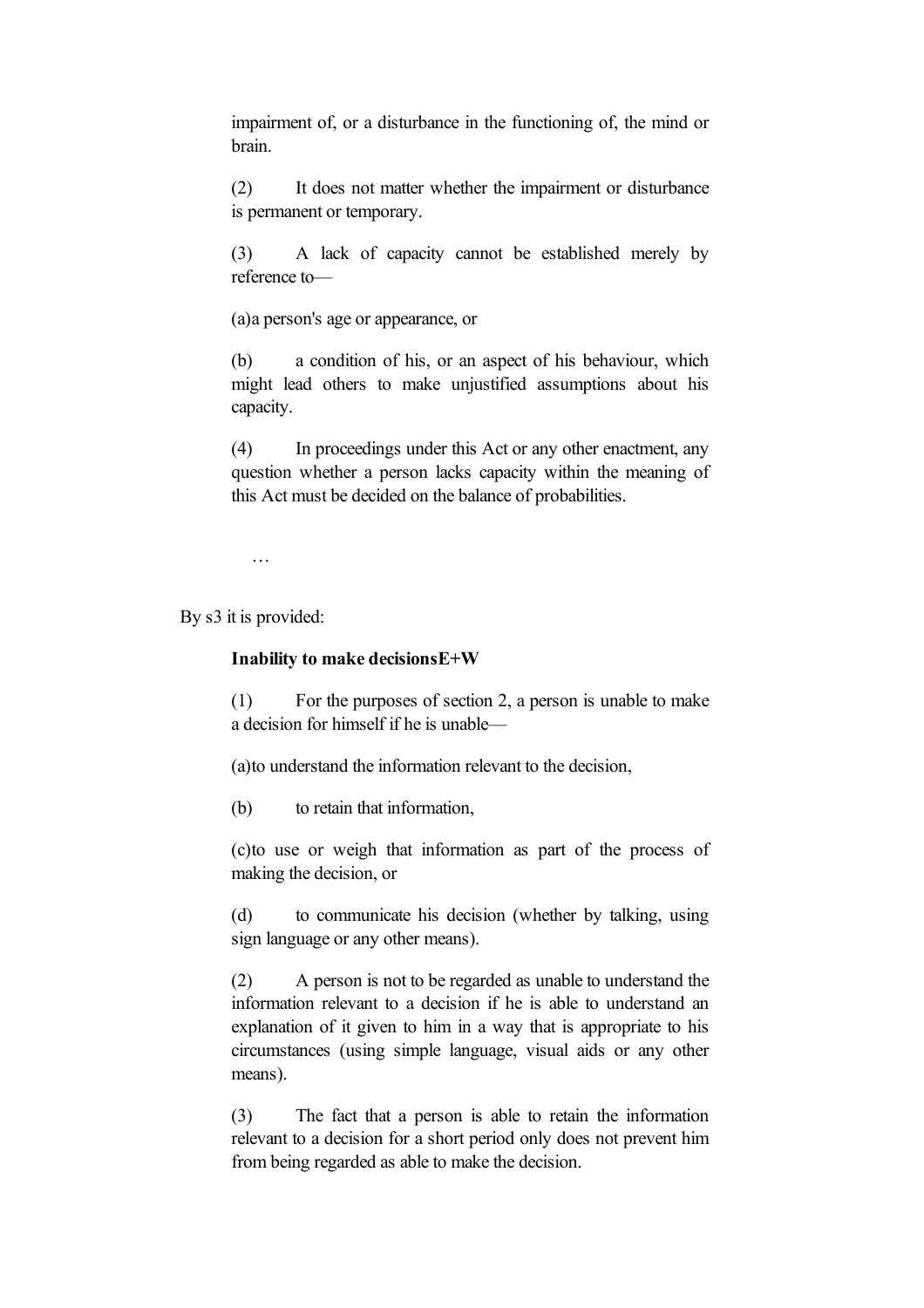(4) The information relevant to a decision includes information about the reasonably foreseeable consequences of—

(a)deciding one way or another, or

(b) failing to make the decision.

27. Mr O'Brien argues that this new general test of incapacity in ss2 and 3 does indeed modify the test propounded by Munby J, specifically by introducing a partner-specific dimension to the question. He says that in deciding whether someone can, or cannot, understand the reasonably foreseeable consequences of having sex with someone else, regard must be had to the characteristics and personality of the other person.

28. By s42(5)(a) MCA I must have regard to the contents of the Code of Practice in deciding this point. The common law tests of capacity are dealt with in paras  $4.31 - 4.33$  of the Code. A footnote to para 4.32 actually refers to *Re E (an Alleged Patient); Sheffield City Council v E and S* when mentioning capacity to enter into marriage. Para 4.33 states that the new statutory test of incapacity is in line with the existing common law tests, and does not replace them. It says that judges "can adopt the new definition if they think it appropriate". If the new test is in fact different to the common law test it would be very strange if on a case by case basis judges could cherry pick the one to use.

29. I am not persuaded that either the Act or the Code modifies the act-specific test of Munby J.

30. Before leaving the Act I would draw attention to s27(1)(a) and(b). Nothing in the Act permits a decision to be made that consents on behalf of a person to marriage, or to have sexual relations. These are decisions that can only be made by the person concerned provided that he or she has the requisite capacity. All the court can do is to decide if that capacity is there.

31. On 30 July 2009 the House of Lords gave their opinions in *R v Cooper*. In that case the complainant suffered from schizo-affective disorder. She had allowed the defendant to violate her mouth with his penis because of an irrational fear that he would harm her or even kill her. The defendant was charged with an offence of non-consensual sexual touching under s30 Sexual Offences Act 2003. This provides:

1. A person (A) commits an offence if:

(a)he intentionally touches another person (B),

- (b) the touching is sexual,
- (c) (B) is unable to refuse because of or for a reason related to a mental disorder, and
- (d) (A) knows or could reasonably be expected to know that (B) has a mental disorder and because of it or for a reason related to it (B) is likely to be unable to refuse.
- 2. (B) is unable to refuse if:

(a)he lacks the capacity to choose whether to agree to the touching (whether because he lacks sufficient understanding of the nature or reasonably foreseeable consequences of what is being done, or for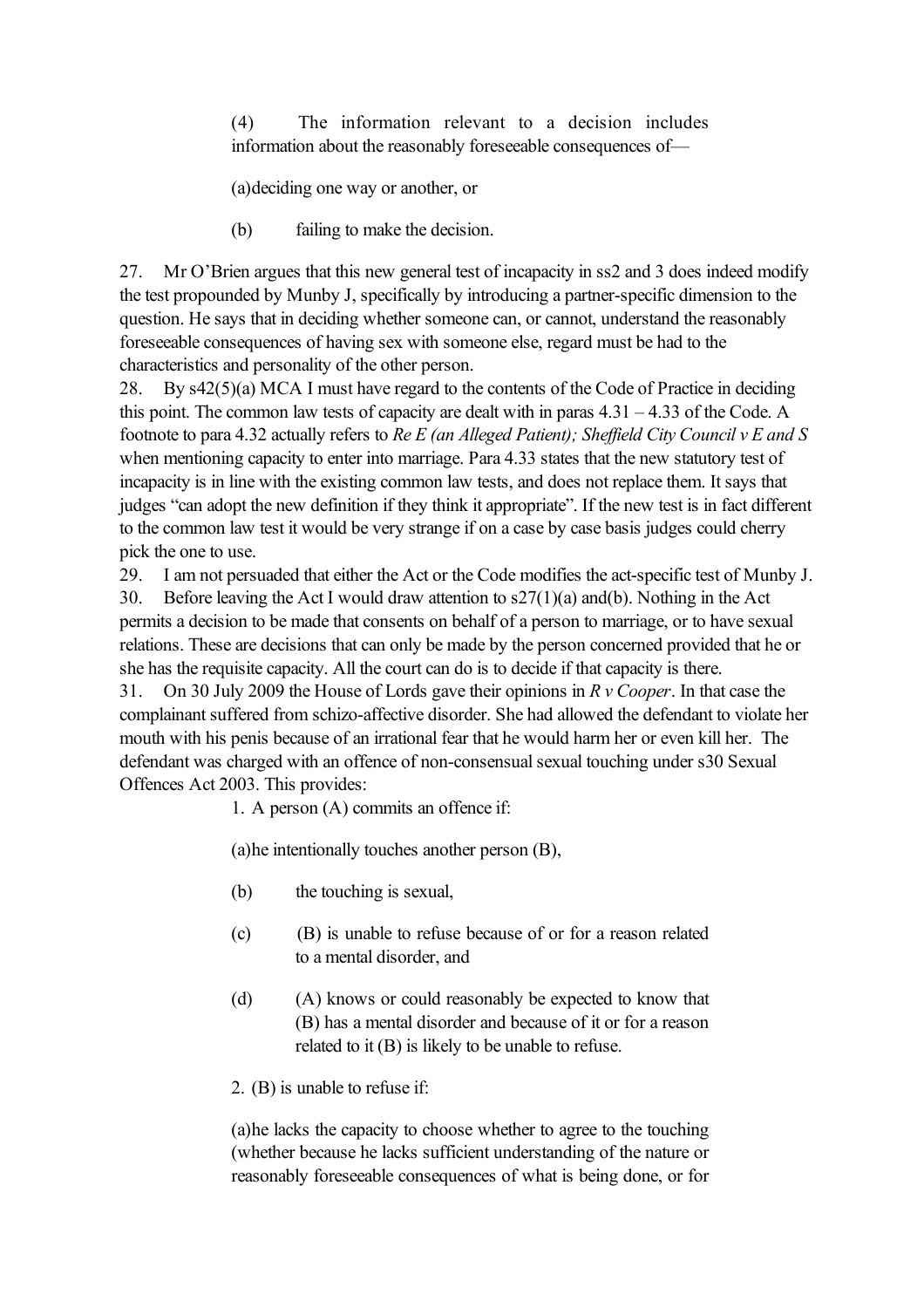any other reason), or

(b) he is unable to communicate such a decision to  $(A)$ 

32. In her opinion, with whom the other members of the Committee agreed, Baroness Hale of Richmond stated:

> 24. My Lords, I have no doubt that the answer to questions (a) and (b) is "yes". The Court of Appeal acknowledged that this was a difficult area and they were, in my view, unduly influenced by the views of Munby J in another context. I am far from persuaded that those views were correct, because the case law on capacity has for some time recognised that, to be able to make a decision, the person concerned must not only be able to understand the information relevant to making it but also be able to "weigh [that information] in the balance to arrive at [a] choice": see *Re C (Adult: Refusal of Treatment)* [1994] 1 WLR 290, 295, approved in *Re MB (Medical Treatment)* [1997] 2 FLR 426. In *Re C*, the patient's persecutory delusions might have prevented him from weighing the information relevant to having his leg amputated because of gangrene, which he was perfectly capable of understanding, but they did not. But in *NHS Trust v T* (adult patient: refusal of medical treatment) [2004] EWHC 1279 (Fam), [2005] 1 All ER 387, the patient had a history of self harming leading to dangerously low haemoglobin levels. She knew that if she refused a blood transfusion she might die; nevertheless she believed that her blood was evil and that the healthy blood given her in a transfusion became contaminated and thus increased the volume of evil blood in her body and "likewise the danger of my committing acts of evil". Charles J concluded that she was unable to use and weigh the relevant information, and thus the competing factors, in the process of arriving at her decision to refuse a transfusion (para 63). In the same way, a person's delusions that she was being commanded by God to have sexual intercourse, an act which she was perfectly capable of understanding, might make her incapable of exercising an autonomous choice in the matter.

> 25. However, it is not for us to decide whether Munby J was right or wrong about the common law. The 2003 Act puts the matter beyond doubt. A person is unable to refuse if he lacks the capacity to choose whether to agree to the touching "whether because he lacks sufficient understanding of the nature or reasonably foreseeable consequences of what is being done, or for any other reason" (s  $30(2)(a)$ ). Provided that the inability to refuse is "because of or for a reason related to a mental disorder" (s 30(1) (c)), and the other ingredients of the offence are made out, the perpetrator is guilty. The words "for any other reason" are clearly capable of encompassing a wide range of circumstances in which a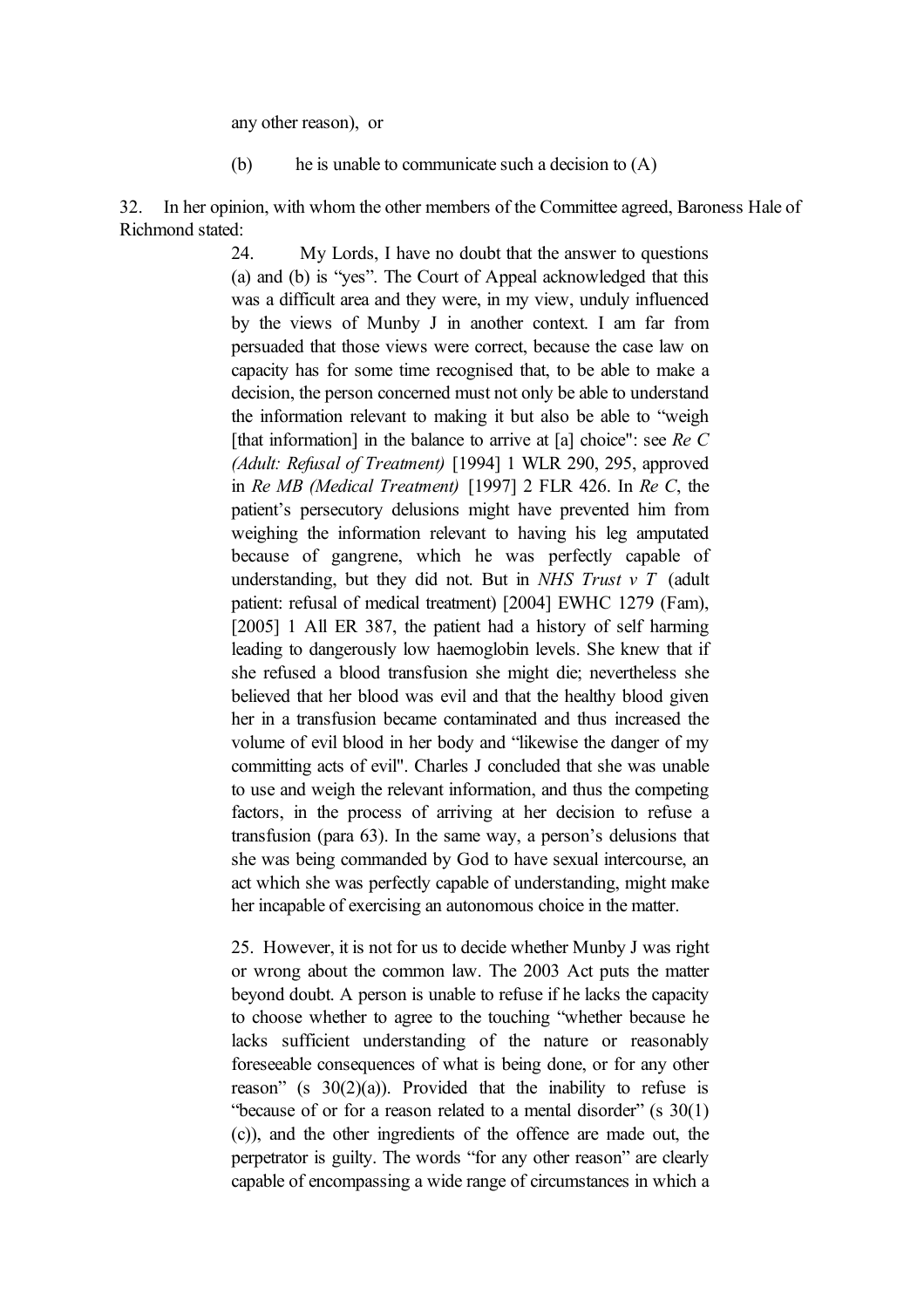person's mental disorder may rob them of the ability to make an autonomous choice, even though they may have sufficient understanding of the information relevant to making it. These could include the kind of compulsion which drives a person with anorexia to refuse food, the delusions which drive a person with schizophrenia to believe that she must do something, or the phobia (or irrational fear) which drives a person to refuse a life-saving injection (as in *Re MB*) or a blood transfusion (as in *NHS Trust v T*).

26. The 2003 Act also makes it clear that the question is whether the complainant has the capacity to choose whether to agree to "the touching", that is, the specific act of sexual touching of which the defendant is accused. It is, perhaps, easier to understand how the test of capacity might be "act specific" but not "person specific" or "situation specific" if intellectual understanding were all that was required. The complainant here did know what a "blow job" was. Even then, it is well accepted that capacity can fluctuate, so that a person may have the required degree of understanding one day but not another. But that is because of a fluctuation in the mental disorder rather than a fluctuation in the circumstances. Once it is accepted that choice is an exercise of free will, and that mental disorder may rob a person of free will in a number of different ways and in a number of different situations, then a mentally disordered person may be quite capable of exercising choice in one situation but not in another. The complainant here, even in her agitated and aroused state, might have been quite capable of deciding whether or not to have sexual intercourse with a person who had not put her in the vulnerable and terrifying situation in which she found herself on 27 June 2007. The question is whether, in the state that she was in that day, she was capable of choosing whether to agree to the touching demanded of her by the defendant.

27. My Lords, it is difficult to think of an activity which is more person and situation specific than sexual relations. One does not consent to sex in general. One consents to this act of sex with this person at this time and in this place. Autonomy entails the freedom and the capacity to make a choice of whether or not to do so. This is entirely consistent with the respect for autonomy in matters of private life which is guaranteed by article 8 of the European Convention on Human Rights. The object of the 2003 Act was to get away from the previous "status" based approach which assumed that all "defectives" lacked capacity, and thus denied them the possibility of making autonomous choices, while failing to protect those whose mental disorder deprived them of autonomy in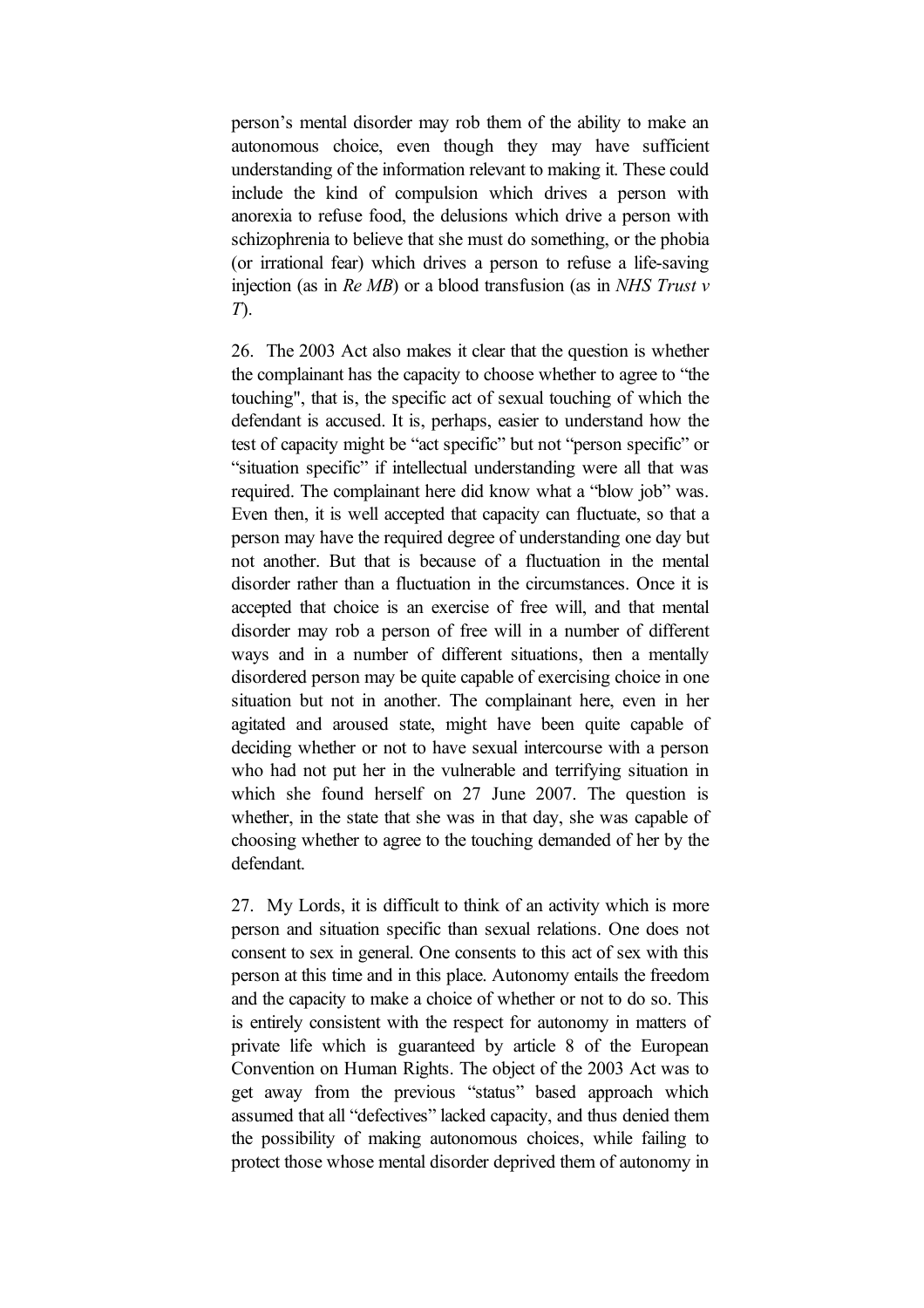other ways.

33. These obiter remarks, coming from the very summit, have obviously cast some doubt on whether Munby J was right to have stated that the capacity to consent to sex is strictly act-specific. In *D County Council v LS* [2010] EWHC 1544 (Fam) Roderic Wood J sought to build a bridge between the two viewpoints. He stated:

> 37 It is not for me to second-guess what conclusions the Supreme Court (as it now is) might come to if the old common-law decisions under the inherent jurisdiction were reviewed by them in the light of the above recorded observation made by Baroness Hale. Nor is it necessary for me to attempt to interpret, and decide upon, whether or not phrases used by Munby J. in MAB (paragraph 74) and MM (paragraph 87) (see for example the words emphasised in citation in paragraph 13 above) indicated that, to his mind, the test now contained in section 3 (1) (c) of the 2005 Act was considered by him (albeit he expressed his reflections, if made, in succinct form) to be a necessary part of any test of capacity in relation to the two issues of sexual relations and marriage.

> 38 I have decided that such an exercise is unnecessary because, in my judgment, the observations of Baroness Hale in paragraphs 24 to 28 in particular of the judgment in R v C (but in the context of the whole of her judgment) are, though framed in terms of an analysis of the relevant aspects of the SOA 2003, so self-evidently of wide application in considering questions of capacity in the civil as well as the criminal context that it is impossible for me to come to any other conclusion than that the approach adopted in those paragraphs of R v C apply to questions of the capacity, or lack of it, to make decisions on the issue of sexual relations (and indeed of marriage), in both the civil and the criminal arena and, in particular, are, in my judgment, wholly consistent with the statutory requirements of section 3 of the 2005 Act.

> 39 In other words the above approach accommodates the need to "understand the information relevant to the decision", retention of that information for a necessary period, and the requirement "to use or weigh that information as part of the process of making the decision ……" required by section 3 (1) of the 2005 Act.

> 40 In considering these matters all counsel emphasised, and I agree, that it is necessary to discriminate between those matters which go directly to a person's capacity (or impeded capacity, or lack of capacity) to make a choice, and those matters which can only be relevant to a "best interests" decision. What is necessary is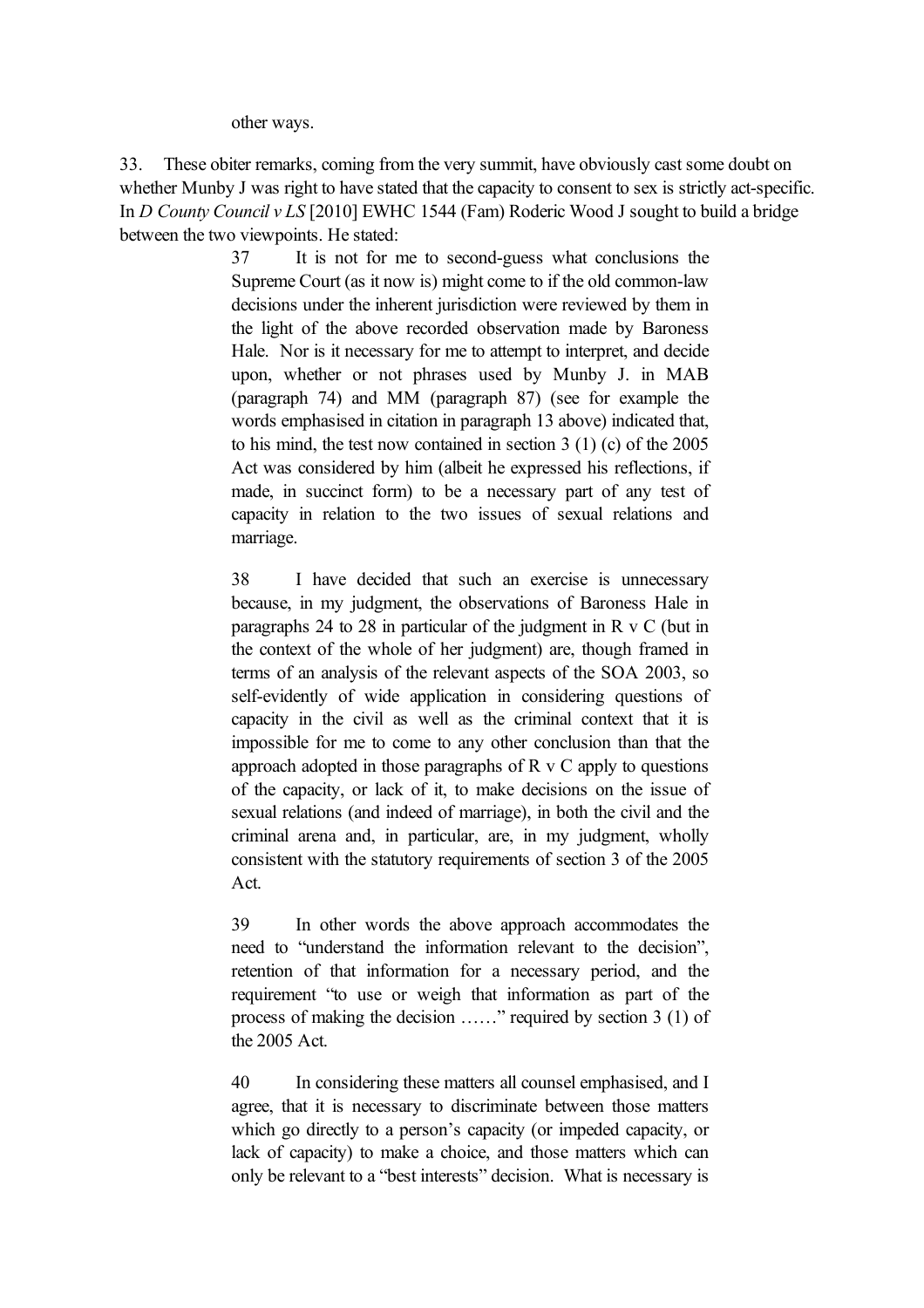that the particular sexual partner (to continue this illustration) impedes or undermines or has the effect of impeding or undermining the mental functioning of a person when that person makes their decisions, so as to render them incapacitous. See, for example, the plight of the victim in R v C.

41 Further illustrations of this proposition may be seen in the cases of a lack of capacity to consent based upon an irrational fear; for examples of which see paragraph 24 of the decision in R v C, and the references to NHS Trust v T (Adult Patient: refusal of Medical Treatment) [2005] 1 AER 387, and Baroness Hale's own example at the conclusion of that paragraph.

42 These types of impediment which affect mental functioning to the extent of undermining the ability to make a capacitous decision must be carefully distinguished from a person's specific features which do not undermine capacity in the same way. Another person's view of the suitability of a particular sexual partner for the person whose capacity is being considered is irrelevant to the determination of whether or not that person has capacity. To take account of such a feature in determining capacity would be risking the importation of "best interests," and runs directly counter to section 1 (4) of the 2005 Act ["a person is not to be treated as unable to make a decision merely because he makes an unwise decision"]. Furthermore, as Baroness Hale pointed out in R v C, to apply such a consideration to the determination of capacity would be, as Miss Greaney also observed in her submissions to me, a gross failure to respect a person's autonomy, protected by Article 8 of the European Convention for the Protection of Human Rights and Fundamental Freedoms 1950 in relation to one of the most intimate and personal aspects of their private life.

43 For the avoidance of doubt, it seems to me (approaching the issue of capacity to consent to marriage on the conventional assumption that almost invariably, but not inevitably, contemplation of marriage includes contemplation of sexual relations within marriage) the above approach has relevance to the issue of capacity to consent to marriage; but the application of the above test is not dependent upon there being such a contemplation of sexual relations.

34. The kernel of this compromise approach is of course the penultimate sentence of para 40. Mr O'Brien praises this reasoning as perfect. By contrast, Mr Sachdeva bravely criticises it as "incoherent". Mr Sachdeva also criticises the reasoning of Lady Hale as conflating the capacity to consent to sex with the exercise of capacity to consent to sex.

35. With a considerable degree of trepidation I have concluded that Mr Sachdeva's arguments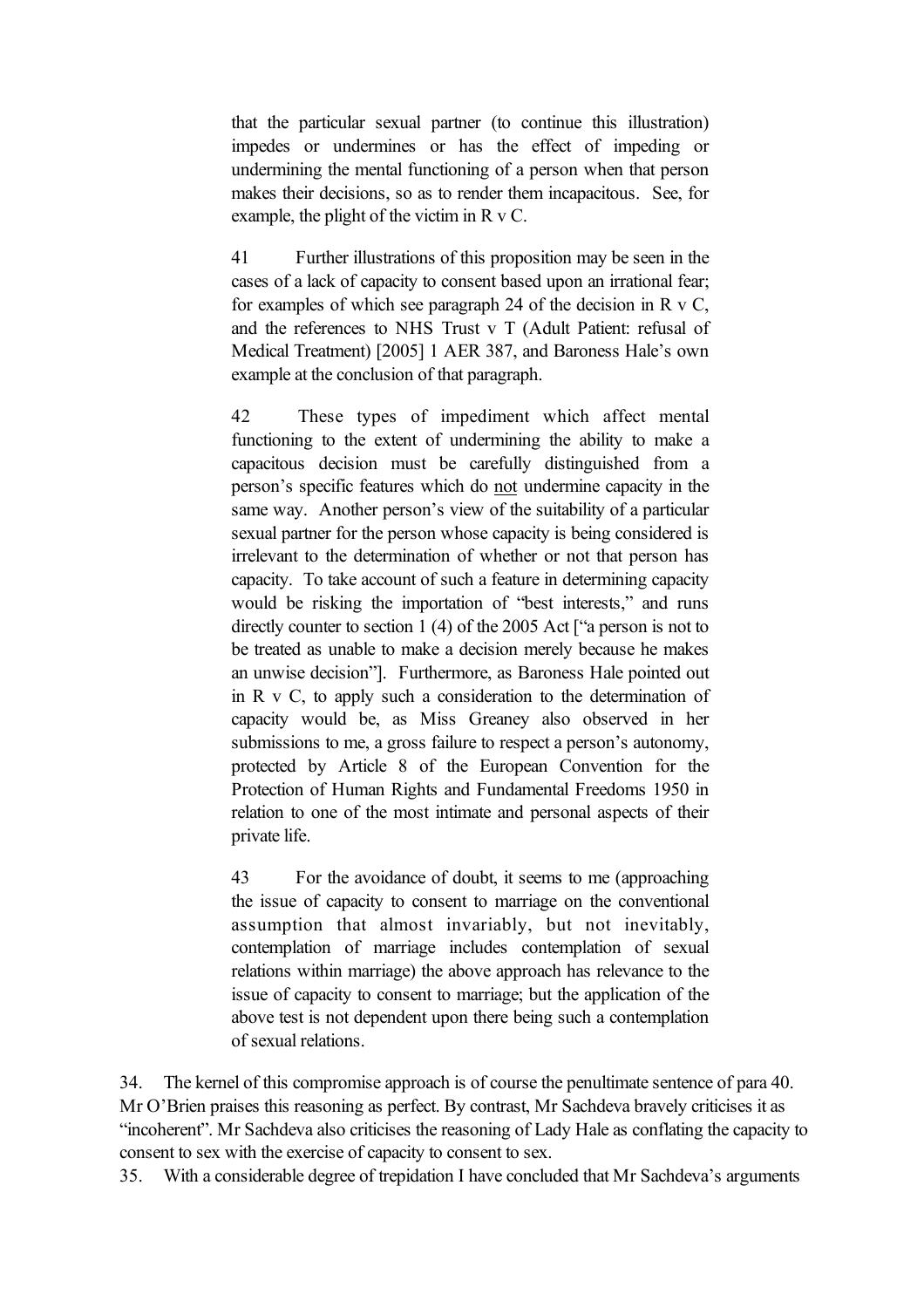have force, although I would not for a moment go along with his criticism of Roderic Wood J's reasoning. That reasoning is perfectly coherent if it is accepted that the test contains a partnerspecific ingredient. In my view the analogy drawn by Munby J with capacity to marry is faultless and is impossible to challenge successfully. Of course Lady Hale is right to say that "it is difficult to think of an activity which is more person and situation specific than sexual relations", but the same is true (if not truer) of marriage. But it does not follow that capacity to marry is spouse as opposed to status specific. Far from it. I do think, with the greatest possible respect, that there has been a conflation of capacity to consent to sex and the exercise of that capacity. There is also a very considerable practical problem in allowing a partner-specific dimension into the test. Consider this case. Is the local authority supposed to vet every proposed sexual partner of Alan to gauge if Alan has the capacity to consent to sex with him or her?

36. I therefore adhere to the view of Munby J. I do not follow the compromise approach of Roderic Wood J.

37. The next question is to decide whether the six criteria of Dr Hall do indeed accurately particularise the simple test of Munby J. It is fair to say that neither counsel supports the inclusion of the sixth criterion as an essential ingredient of capacity to consent to sex (viz "an awareness that sex is part of having relationships with people and may have emotional consequences"). I agree. This criterion is much too sophisticated to be included in the low level of understanding and intelligence needed to be able to consent to sex. Apart from anything else, I would have thought that a deal of sex takes place where one or other party is wholly oblivious to this supposed necessity.

38. Counsel are agreed that an awareness and understanding of the first, fourth and fifth criteria are indeed essential ingredients of the capacity to consent to sex. They are divided as to the inclusion of the second (age) and third (consent). Mr O'Brien strongly argues that the law requires their inclusion; Mr Sachdeva states that "they go beyond the factors which have been expressly stated as being necessary elements of capacity to consent to sex in previous case law".

39. So the question that I have to answer is this: in order to be able to consent to sex does a person need to have a proper and full(ish) awareness and understanding that sex should only be done by people over 16, and that it should be consensual? It is not an answer to the question to observe that sex with minors, and non-consensual sex, are horrible perversions. There are plenty of paedophiles out there who through warped ideology actually believe that it is morally acceptable to have sex with children. Equally, the prisons have numerous rapists within their walls. But paedophiles and rapists have the capacity to consent to sex.

40. Mr O'Brien says that this argument is over-intellectual. We are dealing here, he says, with mentally incapacitated people, who in the terms of s2(1) of the Act are suffering impairment of, or a disturbance in the functioning of, the mind or brain. We are not talking about perverts who obviously have the capacity to consent to sex. This is true enough, but I believe that to import these knowledge requirements into the capacity test elevates it to a level considerably above the very simple and low level test propounded by Munby J namely "sufficient rudimentary knowledge of what the act comprises and of its sexual character".

41. In his evidence Dr Hall emphasised that the need for consent is one of the very first messages that is conveyed to people with learning disabilities who are being taught about sex. Nothing I say is intended to diminish that obviously vital message. There is a difference, however, between the teaching of what is right and wrong in the pursuit of sex, and what level of understanding and intelligence is needed to be capable of consenting to it.

42. I therefore conclude that the capacity to consent to sex remains act-specific and requires an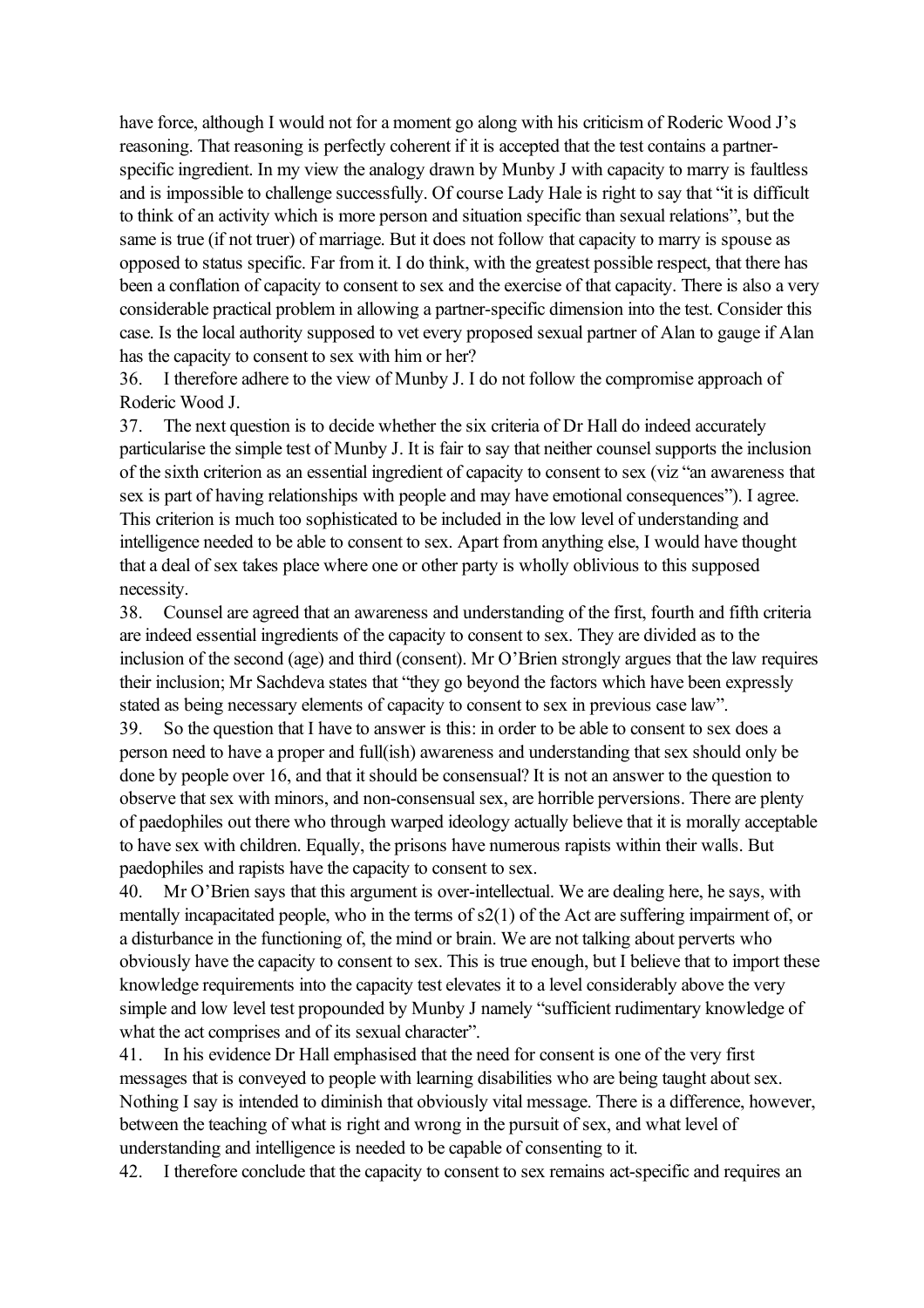understanding and awareness of:

- The mechanics of the act
- That there are health risks involved, particularly the acquisition of sexually transmitted and sexually transmissible infections

That sex between a man and a woman may result in the woman becoming pregnant

43. I would also make this observation. I am sure that the first and second of these criteria is needed to be able to consent to penetrative anal sex and oral sex. I doubt if the third is. And I doubt if either the second or third is needed to be able to consent to sexual activity such as mutual masturbation. This leads to potentially serious management problems where different kinds of sexual activities are practised at different times.

44. I turn to the evidence concerning Alan's understanding and awareness. Dr Hall told me that Alan had little or no idea what female genitalia were, or what they were for. He had no concept of sex being the reproductive function. Although he had not asked him he thought it likely that Alan believed that babies were delivered by a stork or found under a bush. He had no understanding at all of heterosexual coitus. He understood the mechanics of mutual masturbation and anal sex, with persons of either gender. His knowledge as to health risks was very limited and faulty – he thought that sex could give you spots or measles. Although he knew what a condom was he was not able to put one on properly on a prosthetic penis – he put it on inside out so it could not be rolled down.

45. It was accepted on Alan's behalf by Mr Sachdeva that as regards heterosexual penetrative vaginal sex Alan fails all three criteria. As regards homosexual anal and oral sex, he failed on the second criterion. Mr Sachdeva did not press me to find that Alan had capacity to consent to, and to engage in, homosexual (or for that matter heterosexual) sexual activity falling short of anal or oral sex, and I am not prepared to do so given the impossible management problems that will arise were I to do so.

46. I therefore make a declaration that at the present time Alan does not have the capacity to consent to and engage in sexual relations. Whether this declaration should be interim or final will be addressed below.

47. In such circumstances it is agreed that the present régime for Alan's supervision and for the prevention of future sexual activity is in his best interests. I will therefore order a continuance of them for the time being.

48. This leads me to the secondary question namely whether I should make a final declaration to that effect, as contended for by the local authority; or, as contended for by the Official Solicitor, an interim declaration coupled with an order that the local authority do provide Alan with sex education in the hope that he thereby gains that capacity.

49. By s1(3) MCA it is provided:

A person is not to be treated as unable to make a decision unless all practicable steps to help him to do so have been taken without success.

The question here is whether further steps of a sex-educative nature should be taken to try to bring Alan up to the requisite level of capacity so that the present régime of deprivation of liberty can, at least regards sex, be lifted.

50. Dr Hall was quite firm in his evidence that such a project would be a bad idea. He said that if such a project were initiated Alan may well become confused, with raised levels of anxiety. This